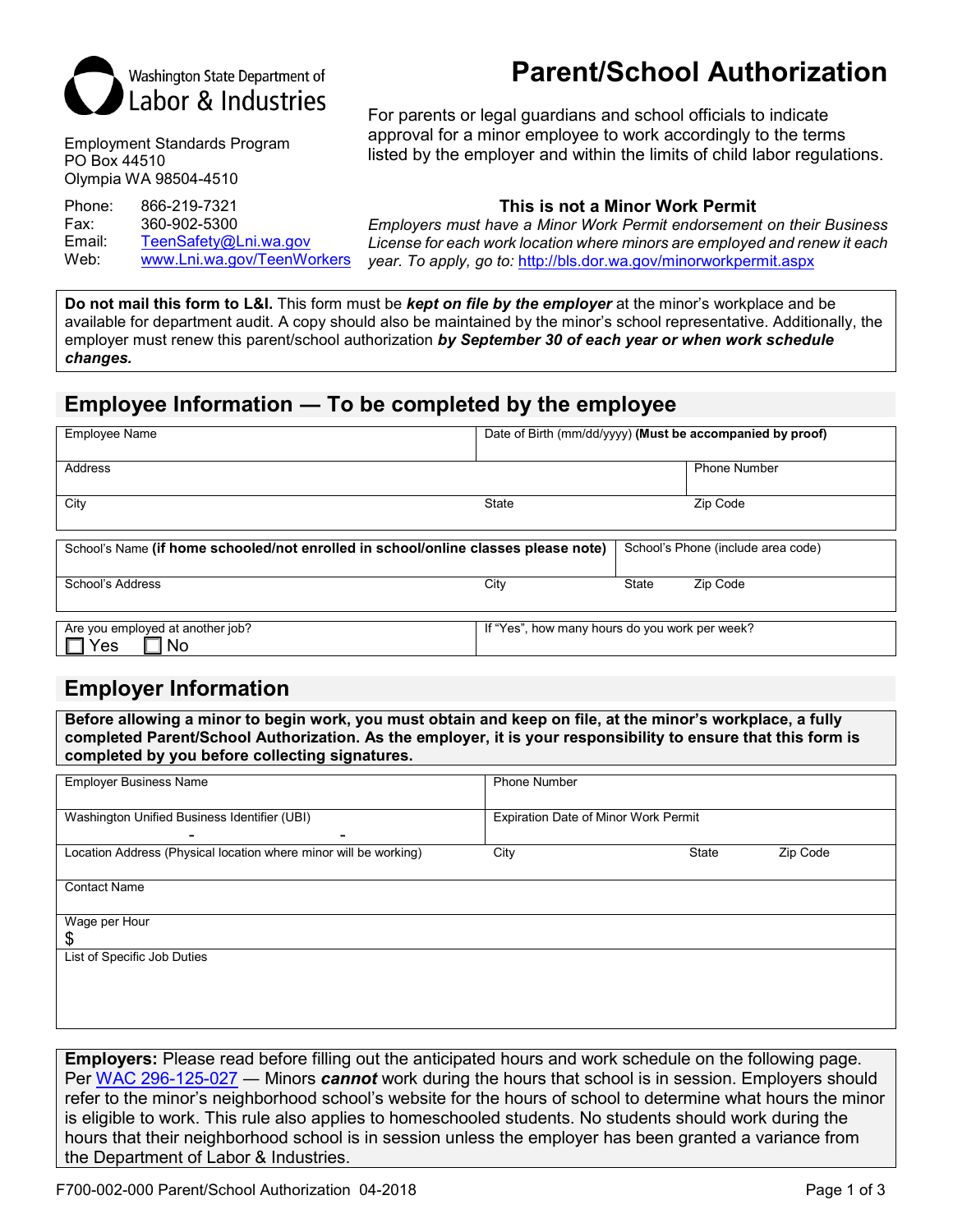## **Hours and Work Schedule** — Parents & schools may adjust hours and schedule as needed.

Minors *cannot* work during the hours that school is in session. Employers should refer to the school's website to determine what these hours are.

| <b>Age Group</b>             | <b>School Week</b>                     | <b>Hours/Dav</b>             | <b>Hours/Week</b> | Days/Week | <b>Begin</b> | Quit                                |
|------------------------------|----------------------------------------|------------------------------|-------------------|-----------|--------------|-------------------------------------|
| $14 - 15$                    | School Week<br>3 hours (8 hrs Sat-Sun) |                              | 16 hours          | 6 davs    | 7 a.m.       | 7 p.m.                              |
| Years Old<br>Non-School Week |                                        | 8 hours                      | 40 hours          | 6 days    | 7 a.m.       | 7 p.m. (9 p.m. June 1 to Labor Day) |
|                              | School Week                            | 4 hours (8 hrs Fri - Sun)    | 20 hours          | 6 days    | 7 a.m.       | 10 p.m. (Midnight Fri - Sat)        |
| $16 - 17$<br>Years Old       | School Week with a special variance    | 6 hours (8 hrs $Fit - Sun$ ) | 28 hours          | 6 days    | 7 a.m.       | 10 p.m. (Midnight Fri - Sat)        |
|                              | Non-School Week                        | 8 hours                      | 48 hours          | 6 days    | 5 a.m.       | Midnight                            |

### **Hours and Schedules Minors are Permitted to Work in Non-Agricultural Jobs**

• *An adult must supervise minors working after 8 p.m. in service occupations such as restaurants and retail businesses.* 

• *Overtime rules apply for all hours worked over 40 in one week.* 

• *Special Variance does not apply to home-schooled students.*

#### **Hours and Schedules Minors are Permitted to Work in Agricultural Jobs**

| <b>Age Group</b>       | <b>School Week</b> | Hours/Day                           | <b>Hours/Week</b>                                                                | Days/Week | <b>Begin</b>                                             | Quit                                                                                       |
|------------------------|--------------------|-------------------------------------|----------------------------------------------------------------------------------|-----------|----------------------------------------------------------|--------------------------------------------------------------------------------------------|
| $12 - 13$<br>Years Old | Non-School Week    | 8 hours                             | 40 hours                                                                         | 6 days    | 5 a.m.                                                   | 9 p.m.                                                                                     |
| $14 - 15$<br>Years Old | School Week        | 3 hours<br>(8 hrs. non-school days) | 21 hours                                                                         | 6 days*   | 7 a.m.<br>(6 a.m. in animal agriculture &<br>irrigation) | 8 p.m.                                                                                     |
| Non-School Week        |                    | 8 hours                             | 40 hours                                                                         | 6 days*   | 5 a.m.                                                   | 9 p.m.                                                                                     |
| $16 - 17$              | School Week        | 4 hours<br>(8 hrs non-school days)  | 28 hours                                                                         | 6 days*   | 5 a.m.                                                   | 10 p.m.<br>(No later than 9 p.m. on more than 2<br>consecutive nights before a school day) |
| Years Old              | Non-School Week    | 10 hours                            | 50 hours<br>(60 hours per week in mechanical<br>harvest of peas, wheat, and hay) | 6 days*   | 5 a.m.                                                   | 10 p.m.                                                                                    |

• *12 – 13 year-olds may work only during non-school weeks hand-harvesting berries, bulbs, cucumbers, and spinach.*

*\*Exception ― 14 – 17 year-olds are allowed to work 7 days a week in dairy, livestock, hay harvest, and irrigation during school and non-school weeks.*

|                                       | <b>Days</b>                           |          | <b>Hours per Day</b>   |          | <b>Hours per Week</b>  | <b>Start Time</b><br>Circle A.M. or P.M. |                        | <b>Quitting Time</b><br>Circle A.M. or P.M |                        |
|---------------------------------------|---------------------------------------|----------|------------------------|----------|------------------------|------------------------------------------|------------------------|--------------------------------------------|------------------------|
|                                       |                                       | Employer | Parent/<br>School Adj. | Employer | Parent/<br>School Adj. | Employer                                 | Parent/<br>School Adj. | Employer                                   | Parent/<br>School Adj. |
| <b>School</b>                         | $Mon - Thus$                          |          |                        |          |                        | A.M. / P.M.                              | A.M. / P.M.            | A.M. / P.M.                                | A.M. / P.M.            |
| <b>Weeks</b>                          | $Fri$ $-$ Sun                         |          |                        |          |                        | A.M. / P.M.                              | A.M. / P.M.            | A.M. / P.M.                                | A.M. / P.M.            |
| Non-<br><b>School</b><br><b>Weeks</b> | $Sun - Sat$<br>Parents adjust<br>only |          |                        |          |                        | A.M. / P.M.                              | A.M. / P.M.            | A.M. / P.M.                                | A.M. / P.M.            |